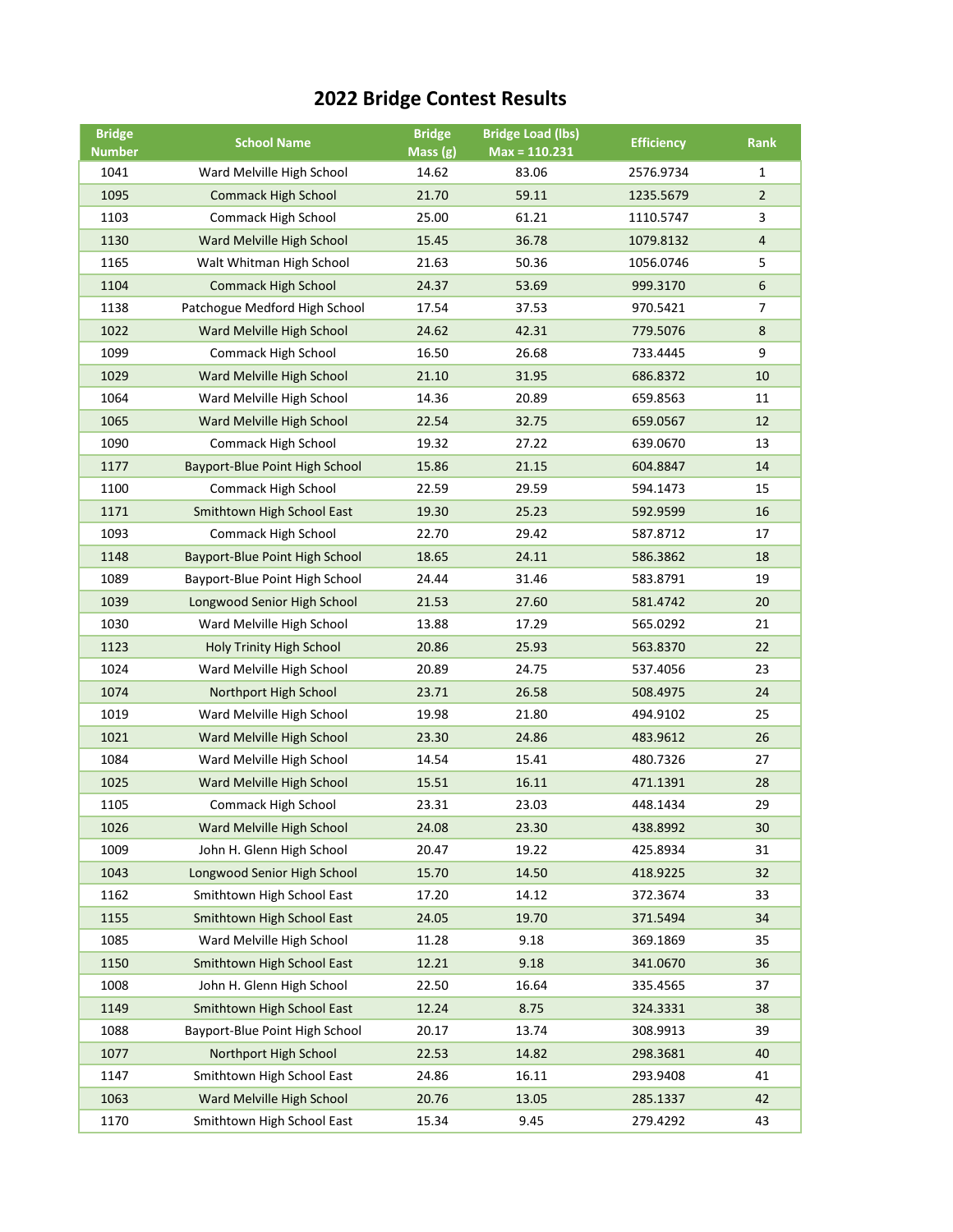| 1146 | Smithtown High School East      | 19.44 | 11.28 | 263.1954 | 44 |
|------|---------------------------------|-------|-------|----------|----|
| 1086 | Ward Melville High School       | 10.50 | 5.96  | 257.4675 | 45 |
| 1169 | Smithtown High School East      | 22.88 | 12.94 | 256.5332 | 46 |
| 1038 | Longwood Senior High School     | 19.01 | 10.68 | 254.8323 | 47 |
| 1027 | Ward Melville High School       | 17.74 | 9.61  | 245.7425 | 48 |
| 1023 | Ward Melville High School       | 20.77 | 11.01 | 240.4453 | 49 |
| 1020 | Ward Melville High School       | 19.33 | 10.20 | 239.3502 | 50 |
| 1157 | Smithtown High School East      | 16.25 | 8.54  | 238.2963 | 51 |
| 1028 | Ward Melville High School       | 14.42 | 7.14  | 224.6256 | 52 |
| 1106 | Commack High School             | 22.49 | 10.09 | 203.5013 | 53 |
| 1087 | Bayport-Blue Point High School  | 22.56 | 9.34  | 187.8305 | 54 |
| 1172 | Smithtown High School East      | 18.20 | 7.25  | 180.6393 | 55 |
| 1110 | West Babylon Senior High School | 12.94 | 5.10  | 178.8078 | 56 |
| 1120 | Holy Trinity High School        | 24.49 | 8.48  | 157.1180 | 57 |
| 1072 | Northport High School           | 23.90 | 7.79  | 147.7495 | 58 |
| 1131 | Ward Melville High School       | 17.08 | 5.37  | 142.5840 | 59 |
| 1173 | Smithtown High School East      | 18.00 | 5.37  | 135.2964 | 60 |
| 1042 | Longwood Senior High School     | 18.15 | 4.24  | 106.0131 | 61 |
| 1179 | Smithtown High School East      | 9.66  | 2.20  | 103.3495 | 62 |
| 1167 | Smithtown High School East      | 17.12 | 3.87  | 102.4291 | 63 |
| 1145 | Smithtown High School East      | 17.50 | 3.87  | 100.2050 | 64 |
| 1143 | Smithtown High School East      | 6.56  | 1.02  | 70.5280  | 65 |
|      |                                 |       |       |          |    |

|      |                           | <b>Aesthetic Winner</b> |     |          |    |
|------|---------------------------|-------------------------|-----|----------|----|
| LO30 | Ward Melville High School | 13.88                   | 29: | 565.0292 | n. |

## **2022 Disqualified Bridge Results**

| <b>Bridge</b><br><b>Number</b> | <b>School Name</b>              | <b>Bridge</b><br>Mass $(g)$ | <b>Bridge Load (lbs)</b><br>$Max = 110.231$ | <b>Efficiency</b> |
|--------------------------------|---------------------------------|-----------------------------|---------------------------------------------|-------------------|
| 1091                           | Commack High School             | 19.35                       | 22.01                                       | 515.9462          |
| 1092                           | <b>Commack High School</b>      | 24.86                       | 43.06                                       | 785.6666          |
| 1094                           | Commack High School             | 20.86                       | 10.36                                       | 225.2739          |
| 1096                           | <b>Commack High School</b>      | 21.06                       | 13.37                                       | 287.9642          |
| 1097                           | Commack High School             | 15.85                       | 5.15                                        | 147.3816          |
| 1098                           | <b>Commack High School</b>      | 24.12                       | 19.38                                       | 364.4533          |
| 1101                           | Commack High School             | 24.55                       | 12.66                                       | 233.9094          |
| 1102                           | <b>Commack High School</b>      | 22.77                       | 18.90                                       | 376.4993          |
| 1018                           | East Hampton High School        | 23.64                       | 31.84                                       | 610.9293          |
| 1118                           | <b>Holy Trinity High School</b> | 25.00                       | 35.97                                       | 652.6282          |
| 1119                           | Holy Trinity High School        | 24.02                       | 23.36                                       | 441.1286          |
| 1014                           | John H. Glenn High School       | 14.50                       | 10.52                                       | 329.0888          |
| 1016                           | John H. Glenn High School       | 16.48                       | 3.70                                        | 101.8380          |
| 1108                           | John H. Glenn High School       | 24.33                       | 12.19                                       | 227.2621          |
| 1031                           | Longwood Senior High School     | 17.88                       | 5.47                                        | 138.7667          |
| 1035                           | Longwood Senior High School     | 20.56                       | 8.54                                        | 188.4084          |
| 1036                           | Longwood Senior High School     | 21.20                       | 7.52                                        | 160.8326          |
| 1037                           | Longwood Senior High School     | 19.64                       | 19.81                                       | 457.5182          |